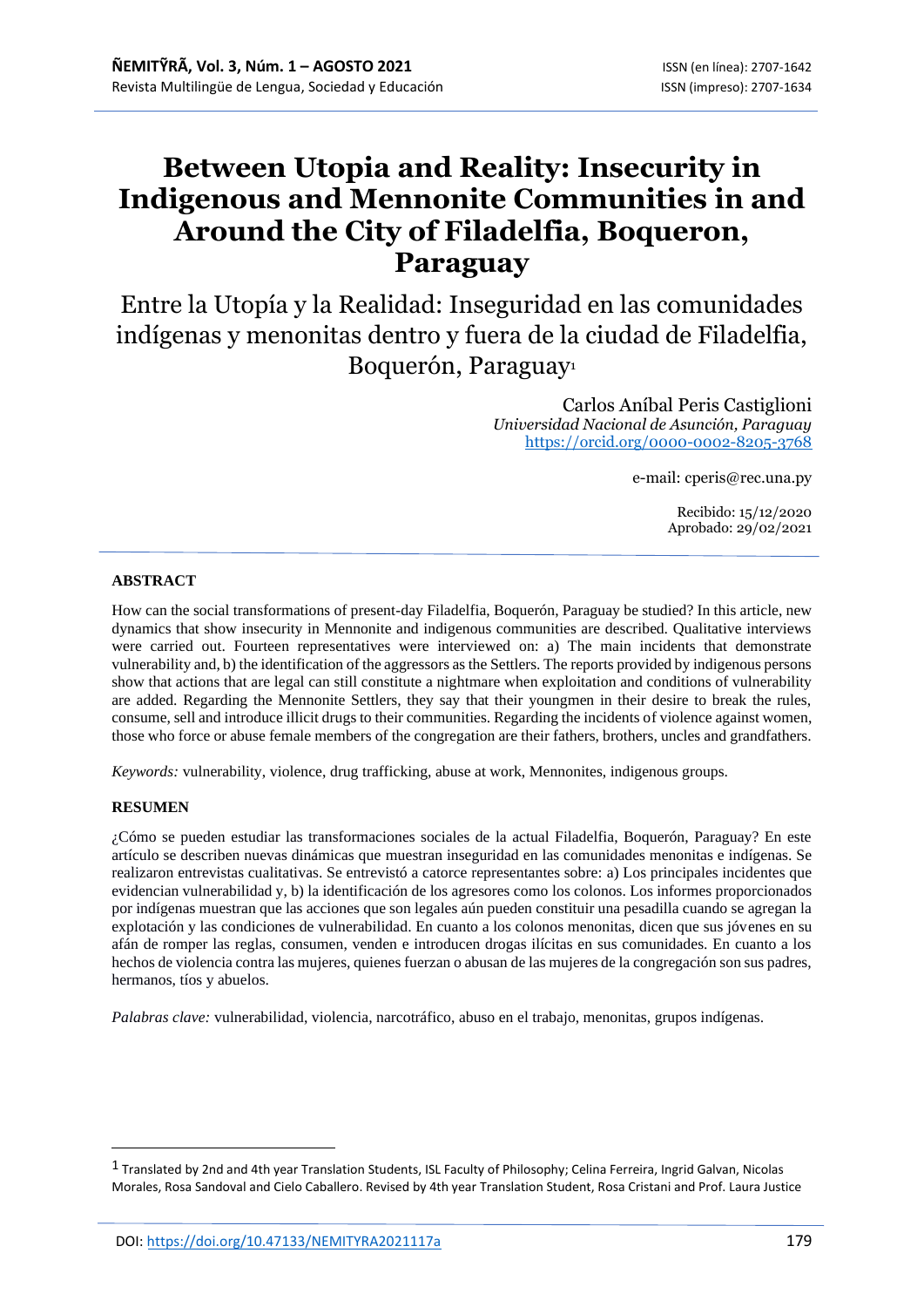## **INTRODUCTION**

The research for this article was carried out in the City of Filadelfia, Department of Boquerón, Paraguay, where an activist for the vindication of indigenous peoples, with a certain melancholy, commented: *things occurred because some feel superior to others. To be honest this has been going on since immemorial times. Contrasts can be found everywhere: in their buildings, schools, neighbourhoods, even in the churches they attend* (Interview No. 1: Indigenist - 09/28/2020).

Historical indigenous inhabitants were divided into four districts: *Guidaiche* (*Ayoreos*), *Uj´e Lhavos* (*Nivaclés*), *Yvopey Renda* (Guaraníes) and *Cacique Mayeto* (*Enlhets*) (General Department of Statistics and Census (*DGEEC)*, 2012). They became known as urban indigenous persons and, although their population density was greater than any other community, they occupy the lowest section of the socio-economic structure. Their work became the manpower for the constructions of roads and routes, for the work in farms, gardens, and various other constructions. As expressed by the representative:

*It is irrefutable that there are newcomers in these parts. Back in 2005 some Uruguayans came and today we can see Brazilians around. But don't you think that things have changed. The gaffer might change, but the rest remains the same. Indigenous persons suffer insecurity. It begins in their place of work, but it continues in the use and trafficking of drugs and in human trafficking. It is a fact that when there are large numbers of people, diverse amongst themselves, vulnerabilities increase, and this has also happened among ethnic groups.* (Interview No. 1: Indigenist - 09/28/2020).

On the other side of the coin, a Mennonite representative of the Museum Casa Colonial, tells us about the spirit that motivated his ancestors in those initial years in Central Chaco: 'we had *three principles that guided us. First, work along with a prayer. Second, the community comes before the person. Third, remember why we came here, running away from Stalin and seeking freedom* (Interview No. 2: Culture Representative - 09/27/2020).

The Mennonites settled in the Chaco in the 1930s. Having come from the former Soviet Union, they founded the Cooperative Fernheim (*Long-distance Home in German*). They became known for their dairy products (Lacteos CO-OP), their beef products (*Frigochaco and Don Pepe*), their tourism (Hotel Florida), their peanut and sesame plantations (Agrochaco, a company dedicated to selling agricultural supplies), and their leather exports (CENCOPROD, an alliance of the three largest credit cooperatives in the Paraguayan Chaco, with Chortitzer and Neuland Cooperatives, credit cooperative companies), (Sub Secretariat of State Taxation Agency, SET 2020). After almost five generations, they have become the economic elite. Despite the advantageous situation, they say that:

*Things have changed, we can now see Belgians, Germans and Latinos around. It seems this is now a multicultural community where we have become a minority. What our grandparents once conceived as their dream seems far away now. Although to a lesser extent, it is a reality that we do not escape from the problems of crime and drug addiction*  (Interview No. 2: Culture Representative - 09/27/2020).

The first reports, from different perspectives, show that the city has had to deal with the deep metamorphosis it has experienced. It is no longer just the indigenous living alongside the Mennonites. New immigrants have arrived creating a new context. At this point, the guiding question of this work appears: How to study the social transformations of present-day Filadelfia?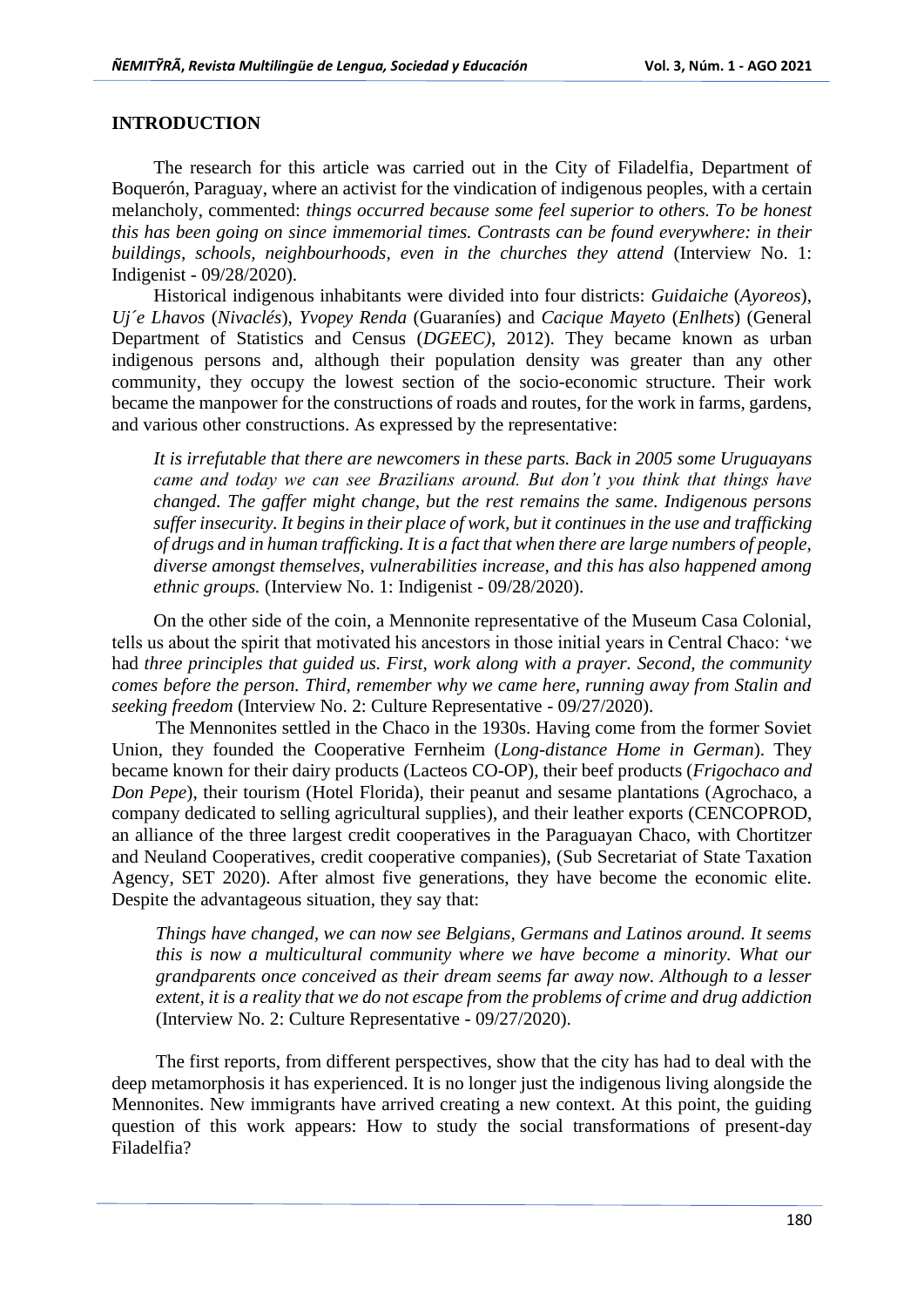In this regard, both representatives speak about insecurity, some related to the use of narcotics, abuse at work and others about sexual exploitation. Taking into account the above, we intend to describe the dynamics in relation to what has been identified as modern insecurities. By applying qualitative interviews to community leaders, the article has been set to address what is defined as insecure, among both Indigenous Communities and Mennonite Settlers.

It is worth clarifying, however, that this text was developed from a perspective of research in progress. In addition to the Introduction, Materials and Methods sections, the testimonies of the two sectors were added in accordance with the main inquiry. The reader will not find on the following pages a hypothesis or a theoretical exposition, but rather, preliminary results obtained in the field.

## **MATERIALS AND METHODS**

The research was carried out in the City of Filadelfia, Department of Boquerón, Paraguay, between September 27<sup>th</sup> and September 30<sup>th</sup>, 2020. A total of 14 Community leaders were interviewed, from which information on changes in the locality were obtained through what was defined as insecure. What are the main events that show that there is vulnerability? and who are the persons that have been established as the aggressors? These are the specific questions that guided this work.

The methodology, typified in qualitative, was carried out by in-depth interviews. Thus, it has sought to obtain testimonies, the result of personal reflections of those consulted. They have been left under anonymity and selected, consequently, by: a) importance and significance of their role in the Mennonite and Indigenous Communities; (b) City Authorities; (c) Government Representatives; and, d) Journalists.

The list of sources was consolidated according to their order of appearance in this Article: No.1: Indigenist – 28/09/2020.

• No. 2: Cultural Representative – 30/09/2020.

• No. 3: Municipal Council for the Rights of Children and Adolescents (*CODENI*) Officer – 29/09/2020.

- No. 4: Indigenous Leader 28/09/2020.
- No. 5: Filadelfia Councilperson 28/09/2020.
- No.6: Local Journalist 29/09/2020.
- No.7: National Anti-drug Secretariat (*SENAD*) Informant 29/09/2020.
- No. 8: District Attorney 30/09/2020.
- No.9: Fernheim Cooperative Representative 28/09/2020.
- No. 10: Mennonite Psychopedagogue 29/09/2020.
- No. 11: Filadelfia National Police Officer 30/09/2020.
- No. 12: Mennonite Leader 29/09/2020.
- No. 13: Judiciary Official 28/09/2020.
- No. 14: Municipal Official– 27/09/2020.

## **ANALYSIS OF RESULTS No.1:**

#### **VULNERABILITY AMONG INDIGENOUS POPULATIONS**

At the beginning of the research we focused on the insecurities endured by indigenous populations of the area. We interviewed a local representative of the Municipal Council for the Rights of the Child and Adolescent (CODENI), who alluded the following:

What the indigenous persons endured is directly related to the legal registration of *inhabitants. I mean, a lot of them are not registered and, by not having an ID, it is*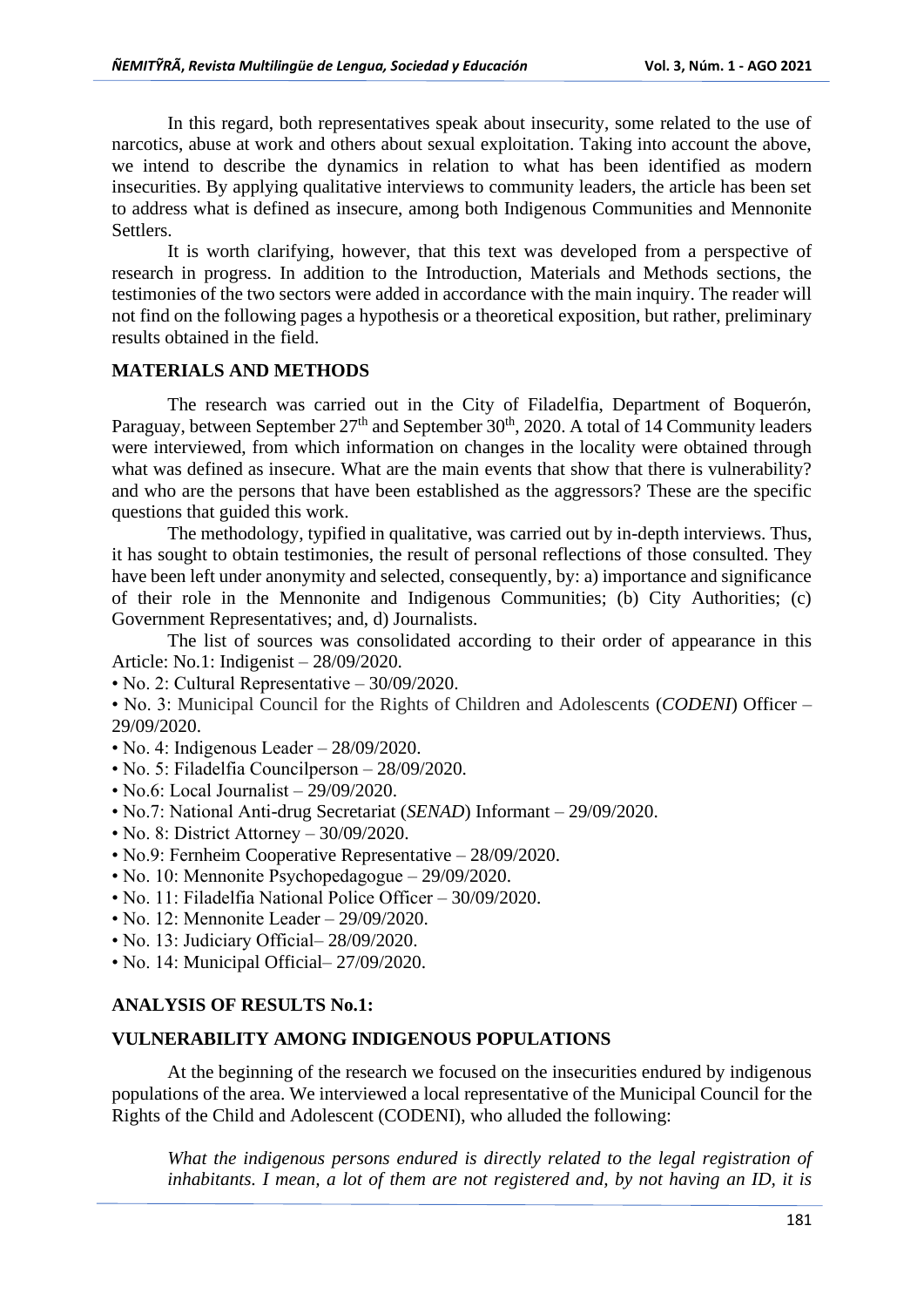*almost impossible for them to have access to the existing protection mechanisms. You don't know where to start. We try to accompany them in the process of obtaining an Identity Document, but it is difficult. There are cases where mothers or grandmothers have been located, but tracking the family lineage is very complicated. They have fallen into a void that generates disadvantages that some benefit from* (Interview No. 3: with a representative of the Municipal Council for the Rights of Children and Adolescents (CODENI) – 29/09/2020).

It is undeniable that a significant number of indigenous persons have no official documents. In 2015, a census was carried out in order to start a campaign, at the national level, to address this problem. The study showed that 36% of the registered inhabitants were undocumented – (Ultima Hora, local newspaper, 06/07/2015). In October 2020 government authorities admitted that the legalization process was complicated and much remains to be done (Ultima Hora, local newspaper, 26/10/2020). The fact that they are not registered has created citizens who exist and inhabit the land but cannot enjoy the guarantees of the State. This situation caused multiple forms of vulnerabilities that are used by persons with ulterior interests, sometimes for illegal purposes.

Regarding this, a representative of one the communities we studied, discussed the vicissitudes they endure. He described situations of abuse characterized by a total lack of empathy and of atrocity:

*We have to work excessively long hours, very badly paid, and often, after finishing the task in the intense and oppressive heat, the contractor leaves without giving you anything, abandoning you to your fate on the road. The Chaco itself is difficult and the reality that I am telling you makes it unbearable. Here there are those who believe that, because they speak another language and they own property, that gives them power over their others* (Interview No. 4: Indigenous Leader - 09/28/2020).

Furthermore, a representative from Filadelfia City Council added the reasons why the described situation arose:

*It's not that there is a disrespectful treatment towards indigenous peoples. The gaffer is a kind of moneylender. He gives them money to buy their motorcycles and, of course, this makes him a bit demanding. For an outsider this might seem bad, but to us this is normal. We know who they are dealing with and how they have to work in the future. For example, the Ayoreos must be given short and heavy tasks, the Nivaclés gardening and the Enlhets and Guaraníes bricklaying or plumbing jobs (Interview No. 5: Representative of Filadelfia City Council - 28 / 09/2020).*

The author does not intend to be subjective or to take a hard position regarding the above content, but arguments based on reification, and stereotyping of indigenous peoples have been evident in many interviews, revealing a feeling of possession on the part of those providing "job opportunities", terms used repeatedly in the interviews. The fact that this corroborates the allegations of precariousness and abuse in the workplace, which affects indigenous adults and youth. A *CODENI* contact explains that:

*In Filadelfia, it is common to start working at an early age, while still young. We often see young men helping with yard work, in the stores or hotels, that's not bad. What is reprehensible, and it doesn't only occur to teenagers, is that those who provide the services are being exploited. When I say exploitation I mean the unpleasant situations of*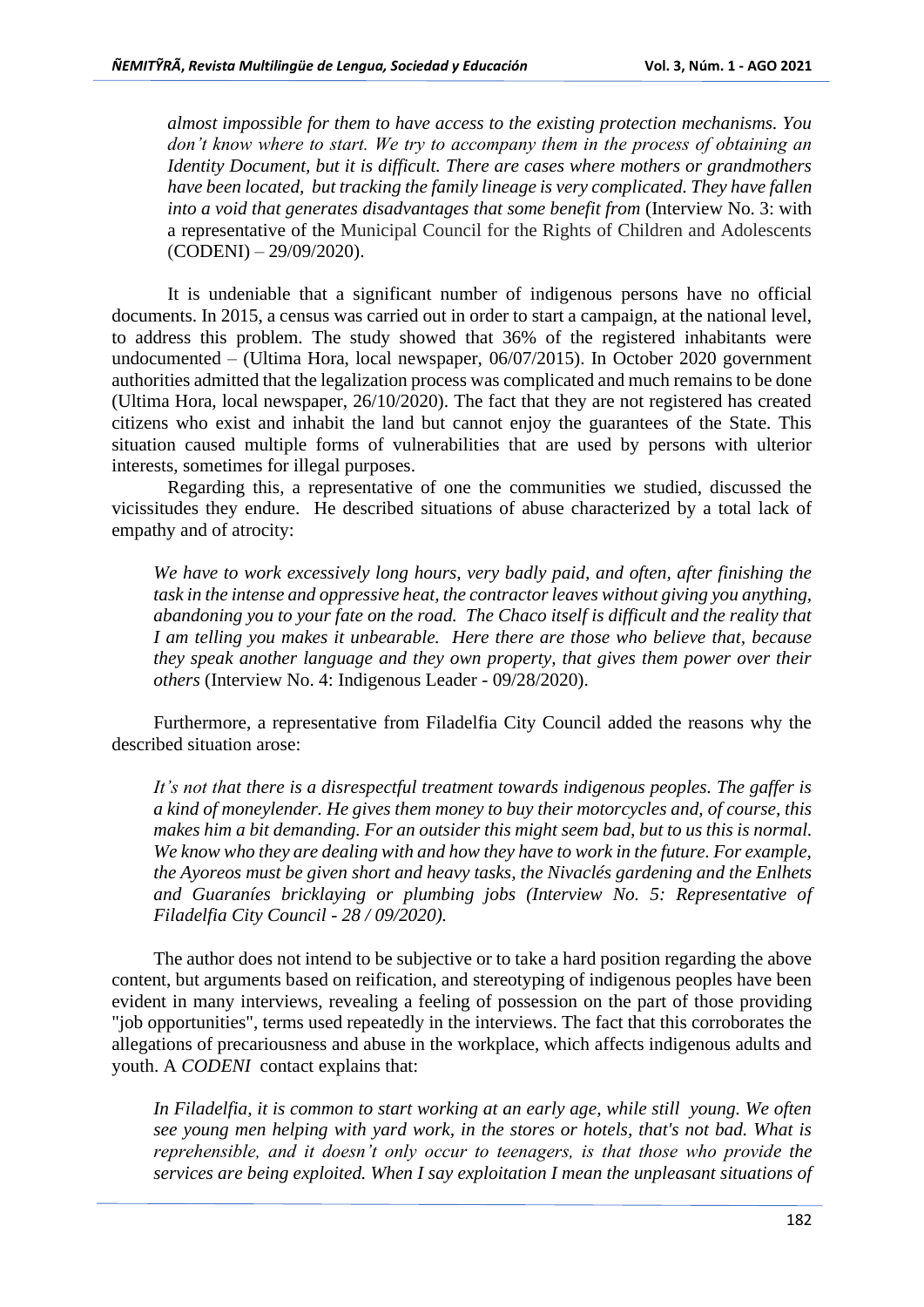*terrible pay, long hours, without any type of rest and being left at the pure mercy of the gaffer* (Interview No. 3: a CODENI representative - 09/29/2020).

Similarly, a journalist from a regional radio station, reflects: *Since the idea that there is no equality is accepted, the Mennonites do whatever they want. They assume that they have the power and cross the line. I told you about my friend whose boss beat him up. It was in a slaughterhouse in Loma Plata. Chronicles of this type are countless. The dangers are not limited to robberies or assaults, but they include the adversities they find in their endeavor to obtain their daily sustenance* (Interview No. 6: Local Journalist - 09/29/2020).

At this point, the insecurity factor emerged in the context of what was experienced by the indigenous worker. Whether it is through the testimonies of the Municipal Official, the Council Representative, the *CODENI*, the community leader, or the social spokesperson, there is a latent and constant harming of indigenous persons in their workplace. This unfortunate scenario occurs due to the express violence, such as in the case of aggression in a slaughterhouse, or an indirect grievance in the form of an unjust salary, the long work hours or the employment of children in places that are not appropriate for them and their cognitive condition. The origin of this insecurity lies with the employers themselves, mostly, the Mennonite settlers. The victims, due to their vulnerability and lack of access to protection mechanisms, are members of the four urban ethnic groups in the city.

The detailed lassitude, however, has not only manifested itself in the legal jobs undertaken by them, but it also adds up to the poverty that often, forces indigenous persons to accept dangerous jobs trafficking drugs. In this regard, an official from the National Antidrug Secretariat (*SENAD*) stated that:

*Everyone knows that in the Central Chaco there are clandestine posts where Bolivian cocaine is delivered. The merchandise is dropped over cattle ranches, some of which are managed by Brazilian migrants, taking advantage of the strategic geographical triangle between Bolivia, Paraguay and Brazil. Now, who do you think takes the fuel supply or brings the light-plane trailers? It is always the indigenous persons. Furthermore, in most expeditions, they are the ones who fall and end up in Court, sometimes unfairly. (Interview No. 7: National Antidrug Secretariat (SENAD) Informant - 09/29/2020).*

Often, mass information media have reported ilegal landingstrips in the Chaco. On July 18, 2020, half a ton of cocaine was seized at a cattle-ranch located in Toro Pampa, Alto Paraguay. Likewise, in December 2019, more than 300 kilos were seized at *10 de Diciembre* establishment, in Teniente Esteban Martínez, Presidente Hayes. This together with the two testimonies constitute tangible and constant evidence that drug trafficking is present in the area. A specialized attorney explains:

*I'll explain it to you: in the Chaco there is a constant movement of illegal substances and, in the locations indicated as red spots, there are indigenous persons who were found directly, micro-trafficking, or indirectly involved in drug trafficking operations. Firstly, in Puerto Casado, Alto Paraguay Cannabis is passed from the Eastern to the Western Region in rafts that belong to indigenous persons. Secondly, in Mayor Infante Rivarola, Boquerón, in the border with Bolivia, cocaine is transported by land, many of the mules are indigenous persons. Then, there is the case of Pozo Hondo, Boquerón, in the border with Argentina, where cattle, coca leaves, and Cannabis are also moved by members of indigenous communities. And, fourthly, the landingstrips are in Fuerte Olimpo, Bahía*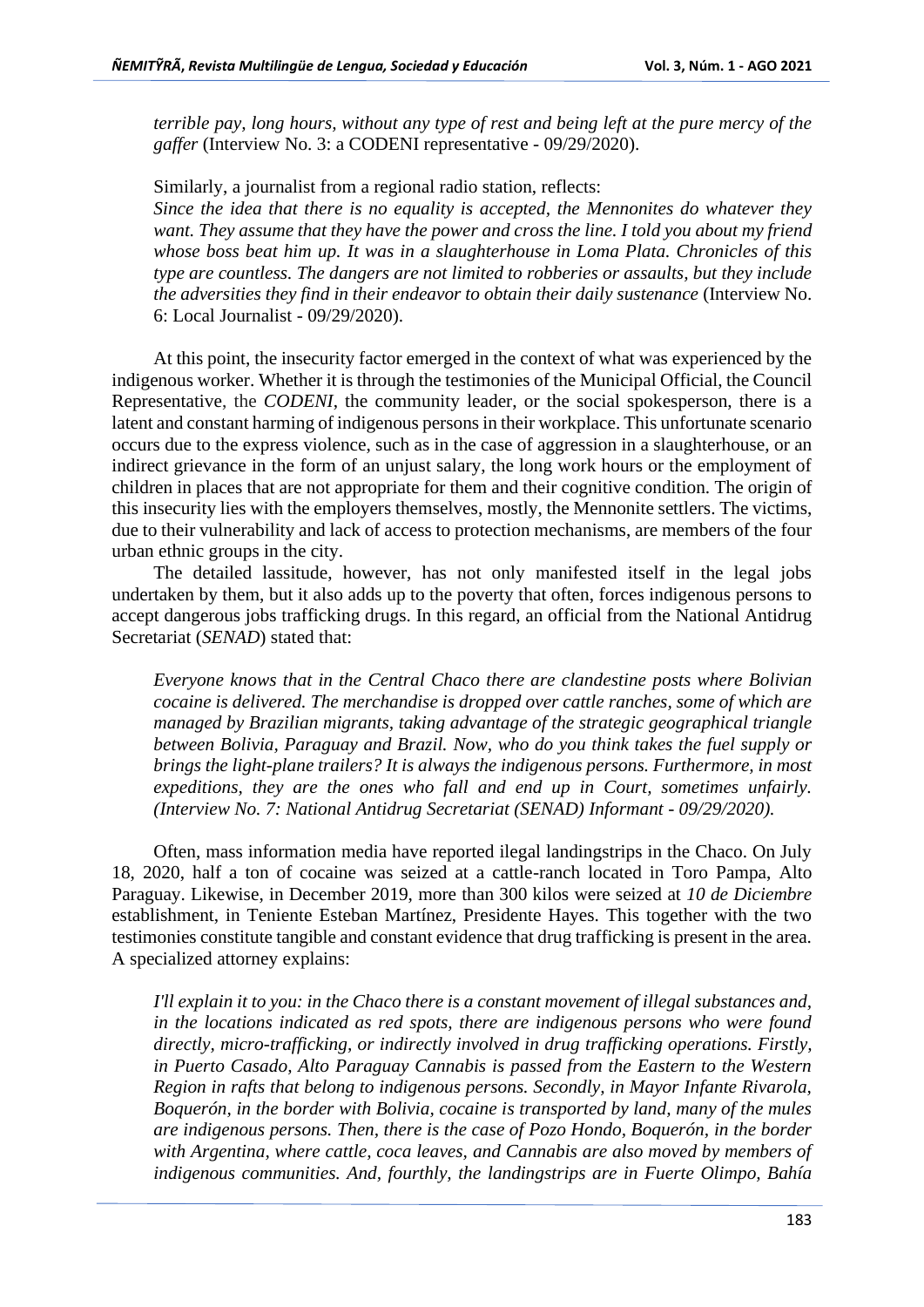*Negra, Carmelo Peralta and Toro Pampa, all in Alto Paraguay Department. Indigenous persons fill the diesel tanks.* (Interview No. 8: District Attorney - 09/30/2020).

If in the first form of insecurity we observed abuse and an absence of rights in the workplace, here we can see that destitution and misery have sprung up and forced historic indigenous settlers to accept dangerous jobs where their own existence was put at risk. We must remember the publication of the non-profit organization *Tierra Viva*, called Violence and Impunity towards the Paĩ Tavyterã-Kaiowá town in the Department of Amambay, in the Eastern Region. The document reports assassinations of Paĩ Tavyterã members at the hands of mafias (particularly drug-related) installed in the country, starting in the 1990s (2014, p. 9). If we connect bibliographic antecedents with the testimonies in the present investigation, we can verify that indigenous peoples have been coerced by drug trafficking cartels. Members of different indigenous communities who came across their business have been under constant threat.

The social activist, mentioned in the Introduction, spoke about this issue:

*Filadelfia is one of the most developed towns in the Chaco. Here you won't find illegal runways, but indigenous persons who were imprisoned in Alto Paraguay or Presidente Hayes and settled in one of Filadelfia's neighborhoods. You have to understand that they walk great distances for their work. They have many necessities. Drug traffickers are clever and offer them jobs, so they gather what little they have by way of belongings in a*  backpack and leave. They always say that they will look after the labourers. When will *they return? It is a mystery, left to their own devices and God's will.* (Interview No.1: Indigenist – 28/09/2020).

The extent of insecurity can be seen when looking at the administrators of the cattle-farms engaged in illegal activities. Several testimonies identify them as Brazilian men who, aware of their extremely poor environment, used and abused the four tribes. The Public Ministry informant stated that:

*The drug trafficking networks rely on them because they are cheap and also, they can use force if something gets complicated. They are also used as bait. They are totally in their hands. There are no records of indigenous persons being murdered, but there are of threats. They know it is illegal, but they will not denounce it. They submit to the trafficker's interests. To a trafficker, life has no value, and here it is worse because of their vulnerability and poverty.* (Interview No. 8: District Attorney – 30/09/2020)

Although other situations are tolerated, some identified as human trafficking, poaching or undue tourism by German, French, North American, Uruguayan or Argentinean travellers, the two main ones are those relating to workers exploitation land drug trafficking. In both an absence of rights and precariousness could be observed, which in turn are breeding grounds for other transgressions, some of which are exacerbated by the inaction of the state authorities.

In short, the situation of Filadelfia's native communities was described as hopeless, both historic and present-day. As a consequence, outsiders took advantage of them for their personal benefits, either in the drug trade or in occupational scenarios, repeatedly defined as quasi slavery. The violation and non-recognition of the dignity of the person has been latent, as well as the sense of superiority on the part of some. Therefore, we can see the extent of the insecurity suffered by native communities in Filadelfia.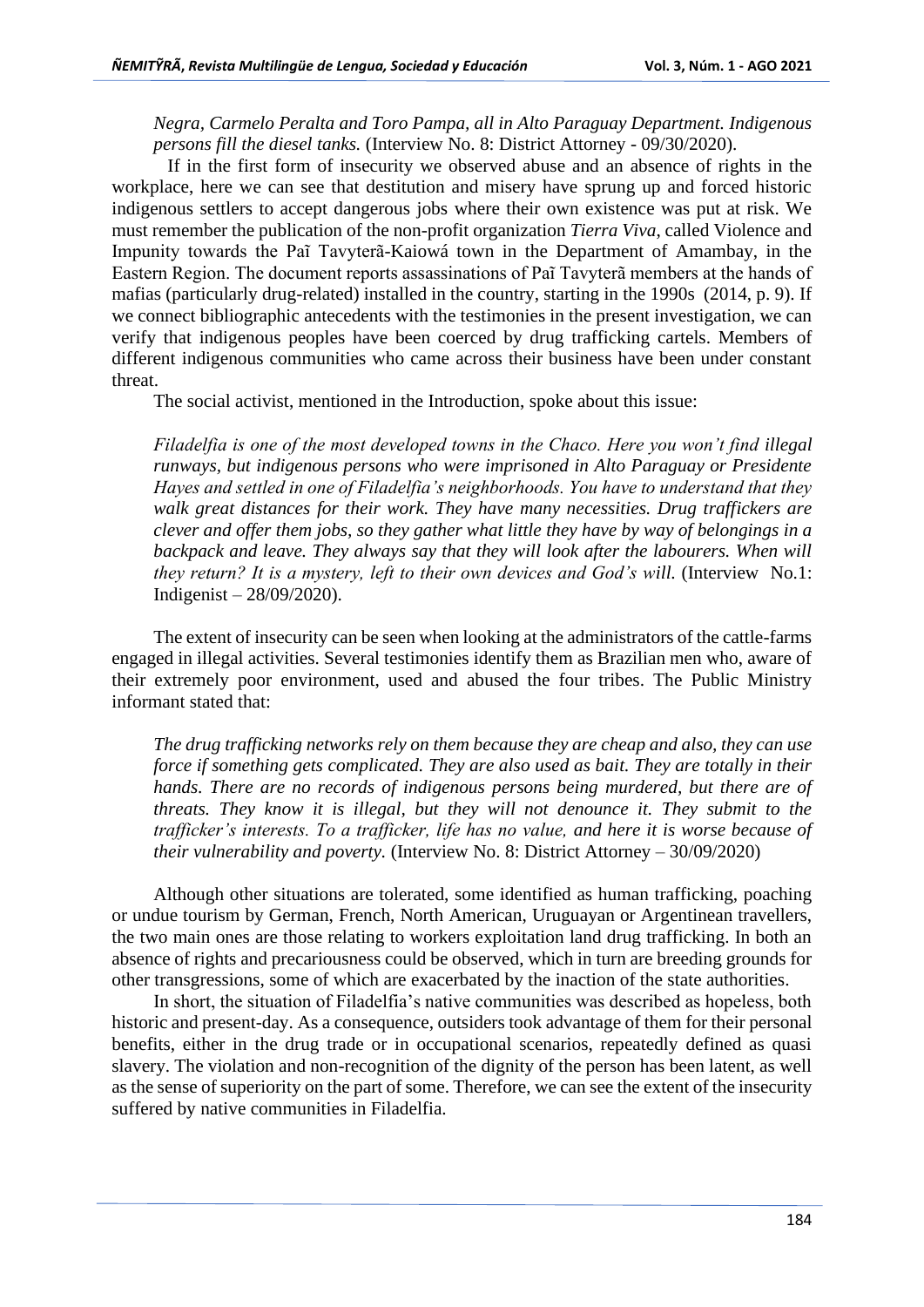# **ANALYSIS OF RESULTS No. 2:**

# **INSECURITY SUFFERED BY THE MENNONITE POPULATION**

Despite being founded on August 17th in 1931, the city of Filadelfia celebrated its first elections in 2006. Choosing the Mayor and the city councillors, as easy as it might seem in any place with a long-standing democracy, was not a simple task in this case. From 1931 until 2006, the structure revolved around the Fernheim Cooperative. This was the core of the city's order and also the moral compass that dictated what was right and what was wrong for the Filadelfia's inhabitants.

Becoming an autonomous jurisdiction with national status in the departmental capital of Boquerón entails an impact of the State and its Institutions on the community. In the old days, conflicts were sorted in the Church, nowadays they are settled in the Courts. In the past it was the Pastor who imposed the punishments and were in control, today it is the police. The changes mean that Mennonites have to live with organizations, norms and cultural trends, many of which are foreign to them. In the words of a community Leader,

*In the old days, it was our Religious leaders who made the rules and when something bad or controversial happened we went to them. Now there are representatives of the Public Ministry, from central offices, people from the National Antidrug Secretariat (SENAD), in short, a large number of actors that have come and confused the settlers. People here do not know when to turn to these bureaucrats and, if a problem arises, they might go and ask the attorneys ¿do I have to pay for you to free my son? I will go and sort this problem in the church later. (*Interview No. 9: Leader of the Fernheim Cooperative - 28/09/2020)

A specialist in youth behaviour, educated in Asunción who describes himself as an openminded individual while consistent with his people's traditions, explained:

*There is something both amusing and tragic going on here. They insist that the norms and the authorities are foreign to them, but they strive to live as they do in big cities. They follow fashion trends and want to see the world. This phenomena did not happen to the grandparents nor to the parents, but it is happening to the children. You cannot imagine the mischiefs they get up to. They organise huge raves at their parents' farms, where all sorts of things circulate* (Interview No. 10, Mennonite psychopedagogue - 29/09/2020)

Based on the testimonies, this is a conservative society filled with taboos, that in recent times went through innovative ways of interaction, especially amongst the young who do not want to follow in their ancestor's footsteps. Many testimonies show the rebelliousness of the new Mennonites who, aware of their economic power, have turned to illegal substances. A Police Officer comments:

*They are a pain for their families. They do drugs. They show off their cash and can splurge in organising huge events. It's not the outsiders who introduce the drugs. They sell them to their friends. It's considered socialising. Smelling this stuff is breaking paradigms and appeasing their desire to get out of an environment that is oppressive and full of prejudice and limitations* (Interview No. 11: National Police in Filadelfia-30/09/2020).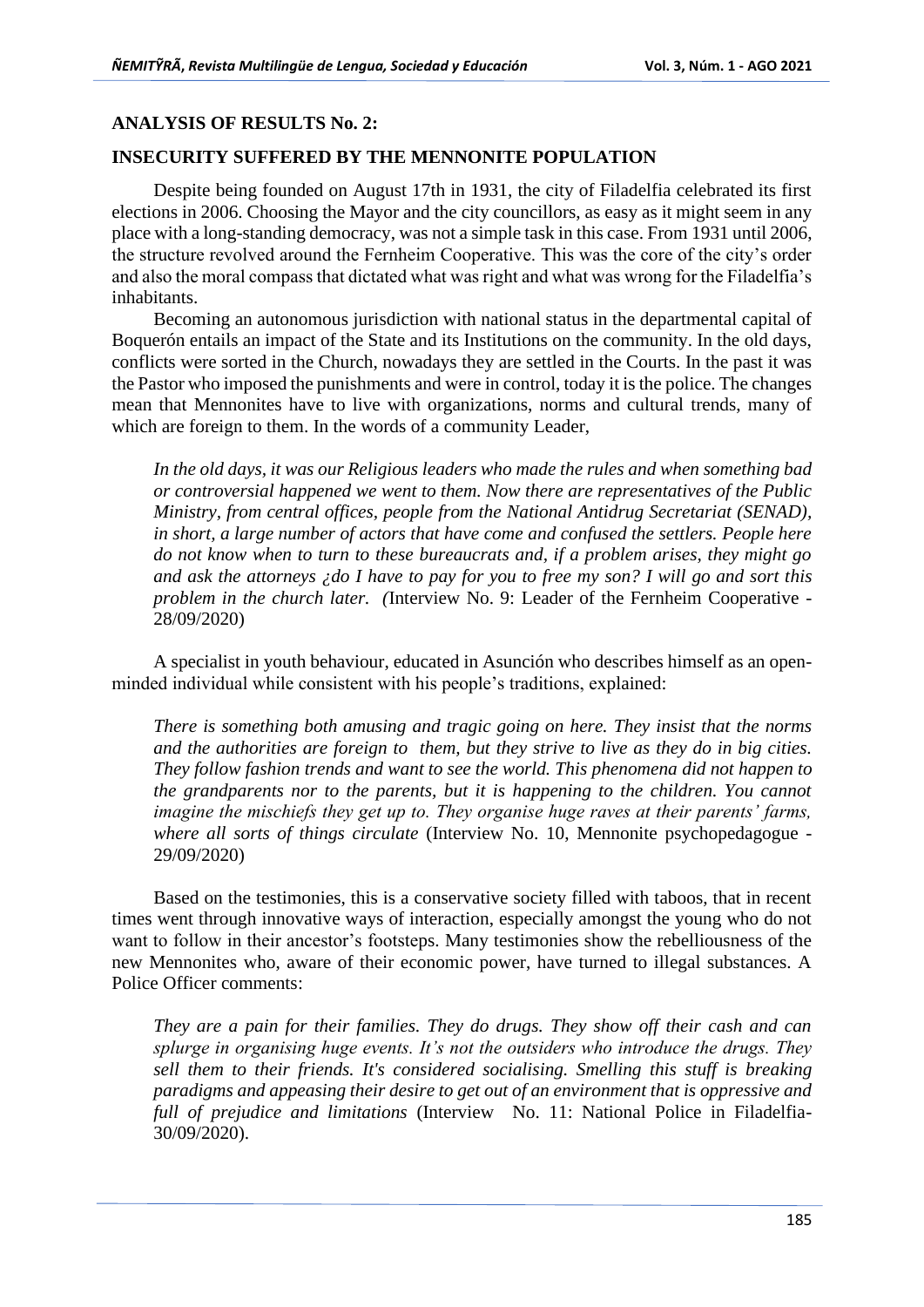Drug consumption here is not due to precariousness or vulnerability. Instead, and consequently, it occurs due to the economic flow that allows teenagers to dabble in this vice. A leader of the community highlighted:

*These children are the fourth or fifth generation. They believe that there is no such thing as the fruit of work and effort, but rather what is inherited. They want to have fun following the trends that came to break the values. They use cocaine for recreational purposes. It is suspected that it comes from Asunción and Bolivia "it is an open secret". The drugs arrive in cars and motorbikes that are brought over together with other products by the macatheros. They are the ones that provide the kids with the stuff they then hand out at the parties. There is an excessive amount of supply and demand.*  (Interview No. 2: Mennonite Leader- 29/09/2020).

Insecurity as the main factor that has sprouted from the addiction to narcotics according to the settlers. The agents of insecurity have been Mennonite teenagers. Drug addiction has not caused deviant behaviour, such as theft, assaults, and daily brigandage. It represented the stigma that ruined those that were involved. Their parents want to keep the cases under wraps and propose alternative solutions to the conflict, so they resort to corruption. An attorney explains:

*First, they tell you that their child isn't involved in this. Then you show them the pictures and texts in the phones. They have no choice but to accept the irrefutable. Then they try some sort of bribery. If the boys have money, it's because their parents or legal guardians, have it, and they feel they are entitled to offer you money in exchange for their freedom*  (Interview No. 8: Local Attorney -30/09/2020).

According to this information, the population underwent two processes: a) the group of youths' disobedience that incorporated the use of narcotics, and; b) the retention of them and the inexperience in dealing with it, from both their parents and Paraguayan authorities. This context could potentially worsen because this takes place in a city prone to maintaining the *status quo* and it does not have a rehabilitation centre. A journalist states:

*Apart from awareness campaigns and meetings to offer them help, not much has been done. The detoxification hospitals and those who could offer specific treatment have remained absent. It is a growing problem that could blow up in our faces (Interview No.6:* Local Journalist- 29/09/2020).

The second form of insecurity finds its origins in the relationships amongst family members, conflicts within the family. The State has established alternative reporting mechanisms, which were used by women, wives, and daughters who have had enough with their partners' or parents' abuse. We interviewed Police Officer who stated the following:

*Everything is a taboo. Controversial issues are seldom discussed at the Station. It is a fact, however, that there are more and more cases. They have realised that problems don't disappear just by attending church, they have no choice but to inform themselves and learn about the government's protection systems, so they can come and ask for our help. We are talking about a town that has remained quiet for too long. They are slowly becoming aware that the way things used to be done, no longer work* (Interview No.11: National Police in Filadelfia - 30/09/2020).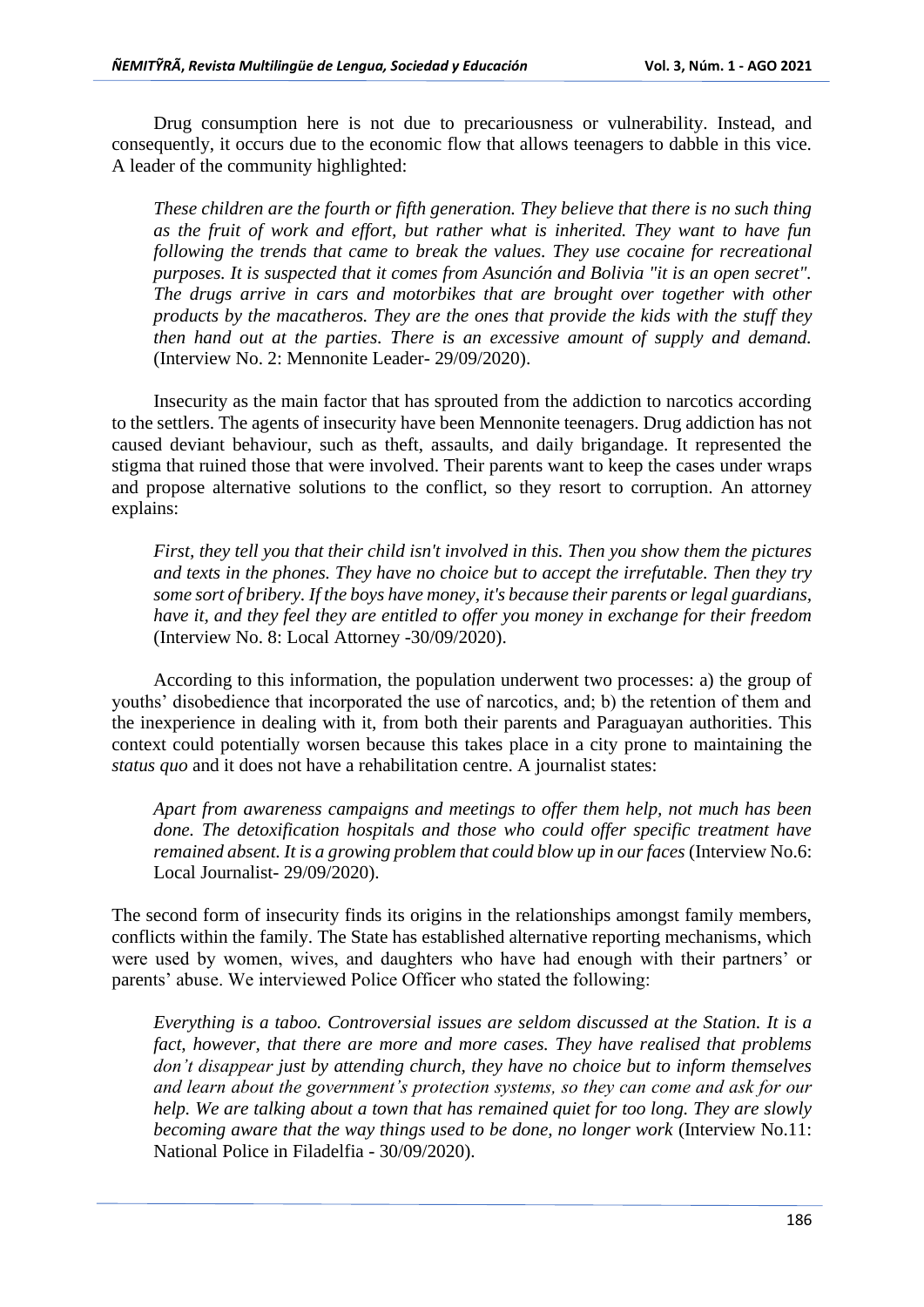An experienced Judiciary representative who worked for 10 years in the colony, explains Fildadelfia's recent migratory waves phenomenon.

*There are Uruguayans, Germans and French men and women living here. Mennonite girls see the other nuclei and begin to think that their way of life is outdated. It is not normal to partake in arranged marriages, it is not right to be wed at the age of 13, or to do solely what the man says, locked away in your house subject to your partner's every whim* (Interview No.13: Judiciary Official -27/09/2020).

Witness accounts agreed that the violence endured by women in terms of physical and psychological abuse is perpetrated by their grandfathers, fathers, uncles, and brothers. In other words, they are part of their immediate circle. This can be seen in the cases of early pregnancies, sexual coercion, civil unions with minors, aggressions, and femicides. This means that the numbers that reached the public opinion are much lower than the actual number of cases that have gone unreported. Often the disputes are treated only in religious councils. Some of them never come to light.

The Mennonite leader states that

*Mennonite women can now divorce, and this is what sparked arguments within their families. It is a male-dominated society, therefore, there are countless cases of domestic abuse. Women are relegated to a secondary plane in the church, in the cooperative and in the workspace. There has also been an increase in femicides and physical aggressions. Much attention has been given to this issue, and they no longer tolerate their ancestors' practices* (Interview No. 12: Mennonite Leader- 29/09/2020).

Insecurity here is prompted by Mennonite men. Just like the phenomenon of drug addiction amongst Menonite teenagers, these are not originated by external agents but by members of the community. In this case it is not because of a desire to explore unknown horizons, but the discontent with the oppressive and subjugating way of life imposed on female members of the community for the sole reason of being born women. Women feel more empowered after observing different behaviour patterns and interactions in other families in other groups. When leaders of the cooperative are questioned about this issue, it produces reactions based on guilt, outside the community, as stated by a representative of the Cooperative.

*Foreign logics are imposed on us. When they see what we have achieved, and that thanks to our work this place exists, foreigners and delegations from Asuncion show up. But they show no respect for our values. They bring their worldviews to break down our dreams for our community* (Interview N ° 9: Fernheim Cooperative Representative - 09/28/2020). The councillor added that:

*Adult Mennonites say 'this belongs to us because if everyone can enjoy it know it is because of the work we put into it at the beginning, it's only right'. It is easy to put yourself in a moralistic position and shout that this is wrong. It is simple because the structure of civilization was established by our great-grandparents, who came to a land that nobody wanted* (Interview N ° 5: Councillor of Filadelfia – 28/09/2020).

This testimony is common to most settlers. The feeling that Filadelfia only belongs to them", because they were the first to urbanize, or conquer it, has led them to believe that they are unquestionably its rightful owners. According to their reflections, they did not need others,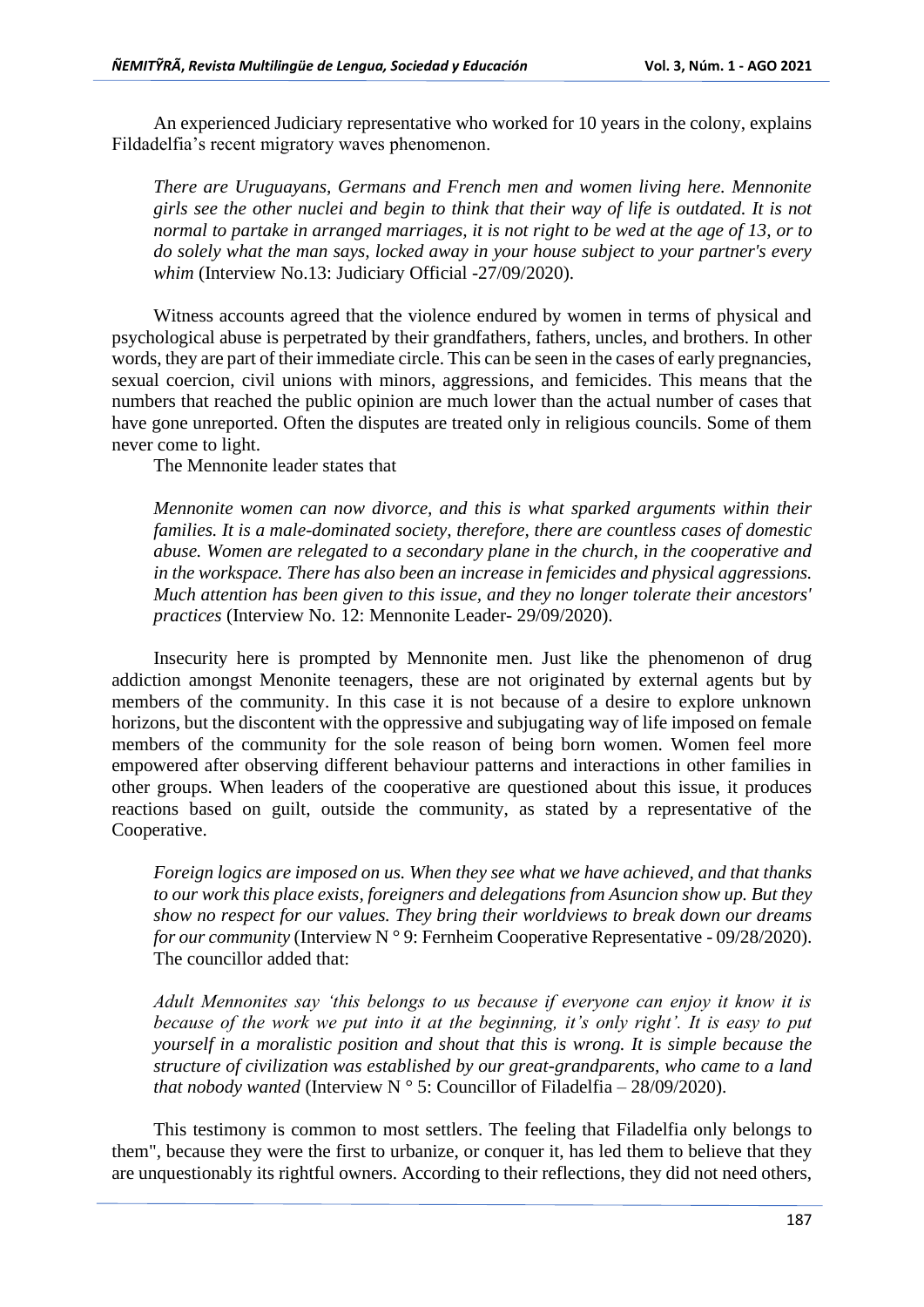i.e. individuals who incite and motivate the dramas they now endure. A high authority of the city hall pointed this out: 'it was the incorporation of new stakeholders with different understandings of what our day to day life should be that prompted this chaos. They were not invited to join us. They moved because of the development and wealth we have in this land (Interview No. 14: Municipal Official - 09/27/2020).

The community claims that migrants and the State are to blame for the danger and uncertainty. However, in the interviews we conducted it transpired that the dangers come from the Mennonite and their lifestyle. There is no doubt that when it comes to insecurity in this community, it is evident that there is a self-established elite class unwilling to recognize that its own members have undergone a profound metamorphosis. The fact that there are youngsters who use drugs or women who have exposed their abusers, are concise proof of a congregation that is tired and expectant of important transformations, which is slowly showing.

## **CONCLUSIONS**

Although the specialised literature has typically and classically defined insecurity as being framed by robbery, assault and damage to property or people's well-being, this article goes to show that in this case it has manifested itself in a more impersonal and indirect way. The accounts of what the original populations have endured show that perfectly legal actions, such as finding employment, can turn into nightmares when they are carried out under imposed conditions, contexts of exploitation and vulnerability. Some of these conditions can result in precariousness that can put the lives of the indigenous persons at risk, for instance, accepting work trafficking drugs.

Various theories about cases of deviance establish outsiders as the aggressors. However, according to testimonies collected within the community, the opposite was observed. The reported violations were perpetrated by members of the Mennonite community. Young Menonnite men, in their desire to break the rules, consume, sell and introduce illicit drugs into the communities. Regarding the phenomenon of violence against women, the abuses were commited by their fathers, brothers, uncles and grandfathers who forced the female members of the congregation.

What is safe and what is unsafe, as usual, is a complex issue that goes beyond a mere interpretation of the law and its applicability in the Justice System. This phenomenon is associated with its social and cultural meanings, fundamentally. Although much remains to be developed, the testimonies held by the research support its initial motion.

# **REFERENCES**

- Diario La Nación. (2020). Pista clandestina intervenida en el Chaco resulta clave en tráfico de cocaína *[Clandestine landingstrip in the Chaco is key in cocaine trafficking]*. Published July 18th, Asunción: Grupo Cartes.
- Diario Última Hora. (2015). Indígenas tienen por primera vez su cédula de identidad *[Indigenous people have their identity card for the first time]*. Published July 6th, Asunción: Grupo Vierci.
- Diario Última Hora. (2020). Minna articula inscripción masiva de indígenas en Registro Civil y cedulación *[Minna articulates massive registration of indigenous persons in the Civil Registry and identity cards were issued]* . Published October 26th, Asunción: Grupo Vierci.
- Dirección General de Estadísticas, Encuestas y Censos. (2012). Atlas de Comunidades Indígenas en el Paraguay. Asunción: DGEEC-PY *[General Directorate of Statistics, Surveys and Censuses. (2012). Atlas of Indigenous Communities in Paraguay. Asunción: DGEEC-PY.]*.
- Gamarra, W. 2019. SENAD incautó 300 kg de cocaína en pista de aterrizaje del Chaco *[SENAD seizes 300 kg of cocaine on the Chaco airstrip]* . Filadelfia: RCC.
- Ortíz, N. (2018). La drogadicción: Una realidad que no se aleja mucho del Chaco *[Drug addiction: A reality not far from the Chaco]*. Filadelfia: RCC.
- Quiroga, L. y Ayala, O. (2014). Violencia e impunidad hacia el Pueblo Paĩ Tavyterã-Kaiowa *[Violence and impunity towards the Paĩ Tavyterã-Kaiowa People]*. Asunción: Tierra Viva.